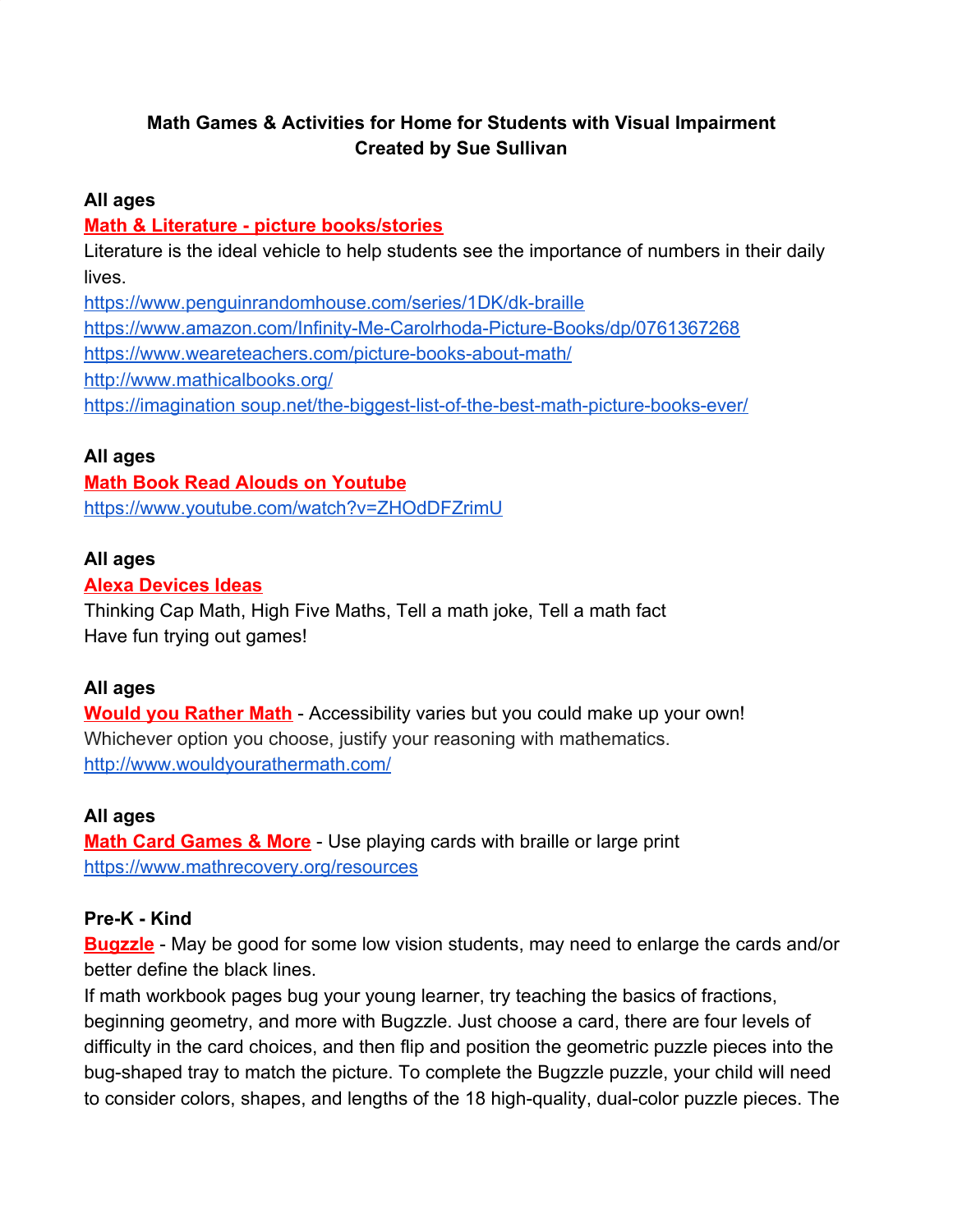sturdy, brightly-colored pieces and 40 pattern cards will give your kindergartner's brain a good workout in spatial reasoning, critical thinking, and problem-solving. <https://timberdoodle.com/products/bugzzle>

## **Pre-K - Kind**

**GeoMagic Mosaics** - May be good for some low vision students Set of 250 blocks in 8 geometric shapes for building designs and patterns Encourages fine motor skills, planning, creativity, spatial reasoning, math skills Experience the creative potential of basic geometry! [https://www.fatbraintoys.com/toy\\_companies/fat\\_brain\\_toys/geomagic\\_mosaics.cfm](https://www.fatbraintoys.com/toy_companies/fat_brain_toys/geomagic_mosaics.cfm)

## **Pre-K - Kind**

Perkins eLearning - [Mathematical Activities for Parents and Their 2- to 5-Year-Old Children](http://www2.ed.gov/pubs/EarlyMath/index.html) <https://www2.ed.gov/pubs/EarlyMath/activities1.html>

## **PreK - 1st grade**

**Match It Mathematics** - Link below shows how to adapt the game This game teaches them the basics of addition and subtraction by letting them match corresponding puzzle pieces. It also improves their recognition and fine motor skills as well as hand-eye coordination. With each puzzle card cut in a unique shape, you can be assured that only the right match will fit.

<https://www.pathstoliteracy.org/strategies/adapting-match-it-mathematics-game> <https://tlji.com/search?controller=search&s=match+it>

## **Pre K - 3rd Grade**

**Bedtime Math App** - Parents would read questions to students

The Bedtime Math app for iPhone/iPad or Android has a daily math problem, a surprise problem, and an archive of math problems which you can browse to find your favorite topics.

[http://bedtimemath.org](http://bedtimemath.org/)

## **Kind - 2nd grade**

### **PBS Cyberchase** - Accessible

Aimed at kids ages six to eight, the on-line game is designed using the "born accessible" approach to teach children with cognitive and physical disabilities about STEM. <https://pbskids.org/cyberchase/>

## **Kind - 5th grade**

**What's My Number** - can be played with a braille or printed hundreds grid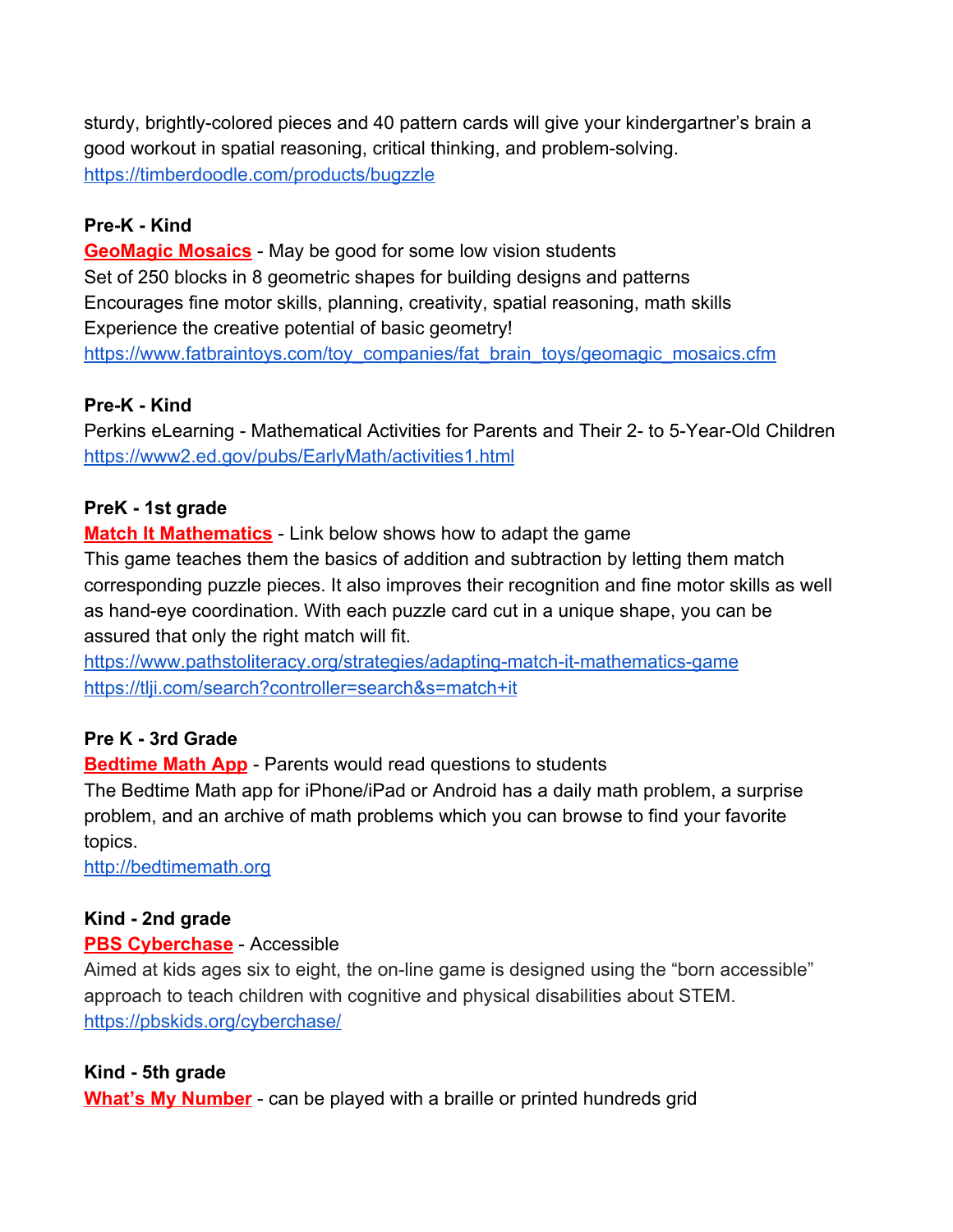The exciting game of number patterns. Help students learn to count from 1 to 50 with this exciting number patterns game. Students will love the interactive nature of the game board as they ask questions and flick down numbers to best predict their opponent's number. [https://www.amazon.com/Junior-Learning-Whats-Number-Board/dp/B00B1OOJKQ/ref=sr\\_](https://www.amazon.com/Junior-Learning-Whats-Number-Board/dp/B00B1OOJKQ/ref=sr_1_92?keywords=math&qid=1584298677&s=toys-and-games&sr=1-92) [1\\_92?keywords=math&qid=1584298677&s=toys-and-games&sr=1-92](https://www.amazon.com/Junior-Learning-Whats-Number-Board/dp/B00B1OOJKQ/ref=sr_1_92?keywords=math&qid=1584298677&s=toys-and-games&sr=1-92)

## **Kind & up**

**Rush Hour Junior** - May be good for some low vision students

Just like the classic Rush Hour logic game, you shift blocking cars and trucks out of your way to clear a path to the exit. The 40 leveled brainteaser challenges are a fun way to build problem-solving skills. Rush Hour Jr. is an ideal logic game for younger ages but still plenty of fun for an adult brain!

<https://www.thinkfun.com/products/rush-hour-jr/>

## **Kind & up**

## **Dice Games** - Use tactile or large print dice

[https://www.youcubed.org/resources/dice-games-k-12/?utm\\_source=Youcubed+Updates&](https://www.youcubed.org/resources/dice-games-k-12/?utm_source=Youcubed+Updates&utm_campaign=40e5bc2bad-EMAIL_CAMPAIGN_2020_03_18_04_51_COPY_01&utm_medium=email&utm_term=0_230e567c40-40e5bc2bad-164468601) [utm\\_campaign=40e5bc2bad-EMAIL\\_CAMPAIGN\\_2020\\_03\\_18\\_04\\_51\\_COPY\\_01&utm\\_m](https://www.youcubed.org/resources/dice-games-k-12/?utm_source=Youcubed+Updates&utm_campaign=40e5bc2bad-EMAIL_CAMPAIGN_2020_03_18_04_51_COPY_01&utm_medium=email&utm_term=0_230e567c40-40e5bc2bad-164468601) [edium=email&utm\\_term=0\\_230e567c40-40e5bc2bad-164468601](https://www.youcubed.org/resources/dice-games-k-12/?utm_source=Youcubed+Updates&utm_campaign=40e5bc2bad-EMAIL_CAMPAIGN_2020_03_18_04_51_COPY_01&utm_medium=email&utm_term=0_230e567c40-40e5bc2bad-164468601)

## **1st Grade & up**

## **Mancala** - Accessible, tactile game

Mancala is one of the world's oldest and best-loved games Players take turns scooping up the special marbles and counting them out one at a time into the pockets on the board. When they drop a marble into an empty pocket on their side of the board, they capture all the stones in the opposite pocket. It sounds like a simple marble game, but it's got plenty of strategy and it reinforces STEM skills such as counting and strategic planning. The winner is the player who collects most of the marbles.

<https://www.pressmantoy.com/product/folding-wood-mancala/>

## **2nd - 4th Grade**

**Crankity Brain Teaser** - Accessible, tactile game but student could need help with the initial set up

The object is simple: build a puzzle solution between the red gear and the yellow wheel. When the gear teeth interlock, you'll be able to turn the wheel and send the whole contraption spinning!

Start by choosing a puzzle of your choice (there are four levels of difficulty so the whole family can play!).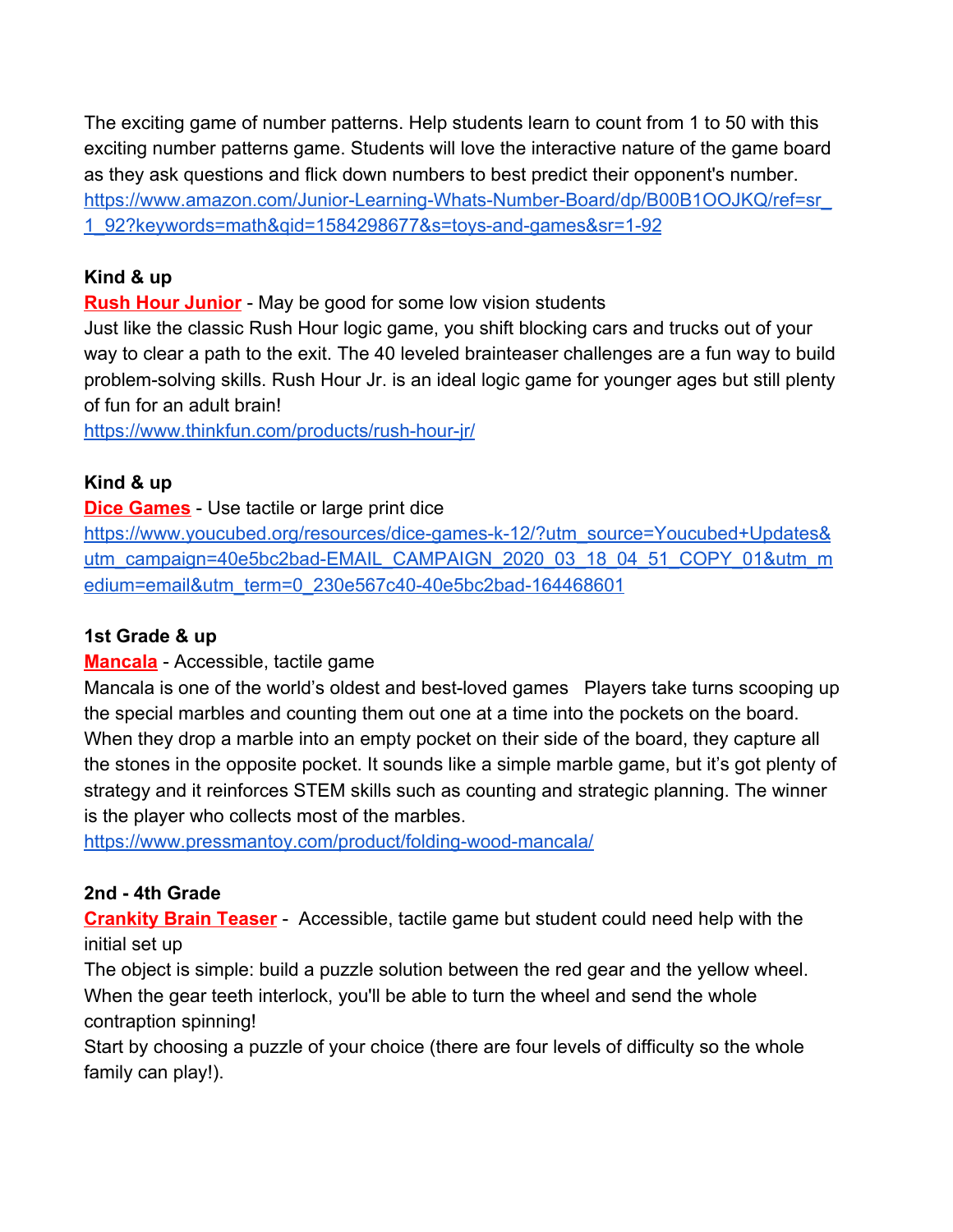[https://www.fatbraintoys.com/toy\\_companies/fat\\_brain\\_toy\\_co/crankity\\_brainteasezr.cfm#p](https://www.fatbraintoys.com/toy_companies/fat_brain_toy_co/crankity_brainteaser.cfm#product-video) [roduct-video](https://www.fatbraintoys.com/toy_companies/fat_brain_toy_co/crankity_brainteaser.cfm#product-video)

## **2nd grade & up**

**Qwirkle** - May be good for some low vision students

MindWare's best seller is a simple game of matching colors and shapes: a must-have for your next family game night!

Players score points by building rows and columns of brightly-colored tiles that are either all the same color or all the same shape, without creating duplicates; create a line of all six in a row, and you score a "Qwirkle." It's the perfect combination of skill and chance that all ages can play, understand and enjoy!

<https://www.mindware.orientaltrading.com/qwirkle-plus-free-bonus-pack-a2-13791375.fltr>

## **2nd grade & up**

**Zeus on the Loose** - May be good for some low vision students, could add braille to the cards

Mount Olympus and it's up to you to nab this dashing deity. Play cards strategically, adding numbers as you climb up the mythic mountain. Grab Zeus when the total reaches a multiple of 10.

<https://gamewright.com/product/Zeus-on-the-Loose>

# **2nd grade & up**

**Racko** - Make your own set of braille or large print cards

The objective is to be the first player to arrange all of the cards in your rack from lowest to highest.

Great number sense game. Make your own cards 0 - 60 with braille or large print on index cards. Play open handed or behind a screen. Also, can use cards with integers or

fractions. Play with 5 - 10 cards to make the game easier or harder.

<https://winning-moves.com/product/Rack-O.asp>

## **2nd grade & up**

**Head Full of Numbers** - Use large print or tactile dice (possibly make with 3D printer at a library)

Place the three standard dice and three custom dice (with numbers 0, 1, 2, 7, 8 and 9) into the fun dice shaker then roll them out and place them into the dice tray. Set the sand timer and have the score pad ready to record the number of unique, correct equations each player makes using the numbers rolled. Equations can use simple addition or subtraction or include multiplication and division for a more challenging game.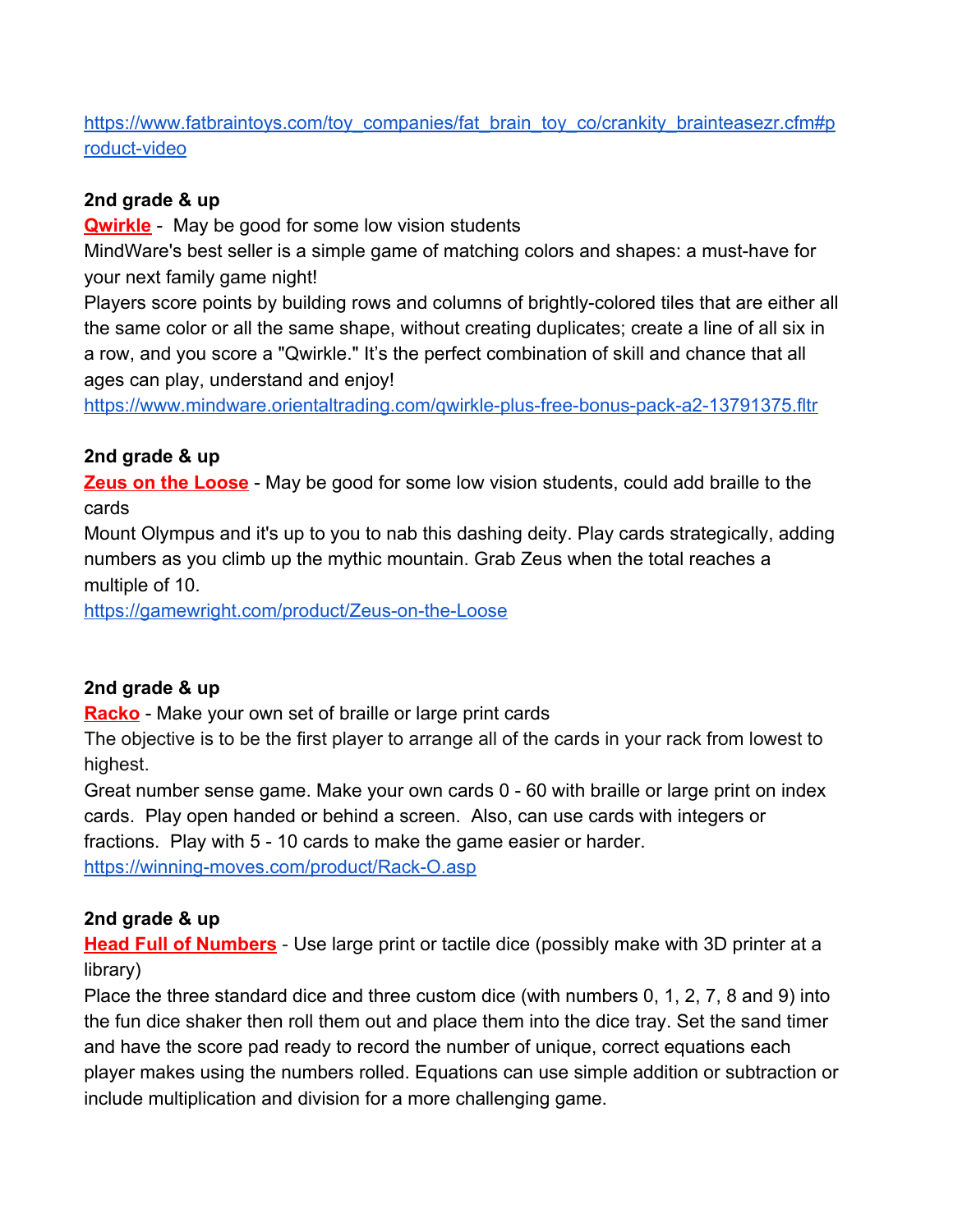#### <https://www.learningresources.com/head-full-of-numbersr-math-game>

#### **2nd grade & up**

### **Braille Uno** - Accessible

UNO is the classic card game that's easy to pick up and impossible to put down! Players take turns matching a card in their hand with the current card shown on top of the deck either by color or number. Special action cards deliver game-changing moments as they help you defeat your opponents. These include Skips, Reverses, Draw Twos, Wild and Draw Four Wild cards. You'll find 25 of each color (red, green, blue, and yellow), eight Wild cards, three Customizable cards and one Special Rule card inside the 112-card deck. If you can't make a match, you must draw from the central pile! And when you're down to one card, don't forget to shout "UNO!" The first player to rid themselves of all the cards in their hand before their opponents wins.

To

simplify the game take out the special cards (skip, reverse, etc). <https://www.amazon.com/UNO-Braille-Blind-Vision-Players/dp/B07XF995SP>

## **2nd grade & up**

### **Slapstack Math**

APH has released a new action-packed math app, Slapstack Math. This iOS app is free and is fully accessible with VoiceOver.

<https://www.perkinselearning.org/technology/posts/slapstack-math-review-ios-app>

### **3rd grade & up**

#### **Blindfold Games on iPhone or iPad**

Blindfold Games creates audio games for visually impaired people, with dozens of games for the iPhone, iPad, and iPod. The suite includes over 80 games such as casino games like Blackjack and Bingo, card games like Crazy Eights and Rummy, puzzle games like Simon and Color Crush, TV games similar to Wheel of Fortune and Word Ladder, and sports games like Bowling, Pong and Pinball.

Games are free with in-app purchases.

<https://apps.apple.com/us/app/blindfold-games/id1456544613#see-all/developer-other-apps> [https://www.perkinselearning.org/technology/posts/want-more-educational-apps-are-accessibl](https://www.perkinselearning.org/technology/posts/want-more-educational-apps-are-accessible-blindfold-games) [e-blindfold-games](https://www.perkinselearning.org/technology/posts/want-more-educational-apps-are-accessible-blindfold-games)

#### **3rd grade & up**

**Qwixx** - Play with tactile die, use brailled cards number 1-10 in place of paper, student can toss a card out instead of crossing out the number on the card.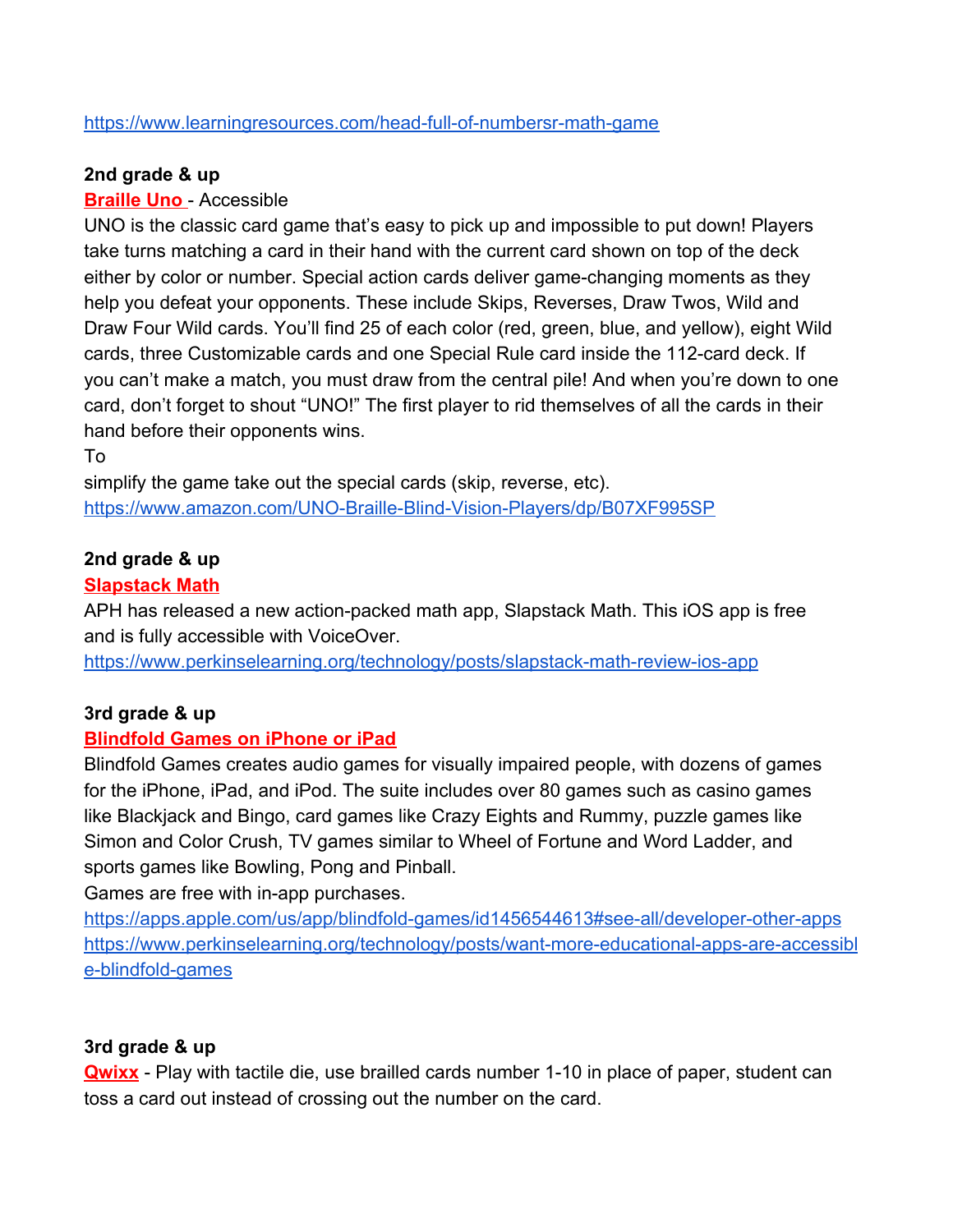This quick-playing dice game will have you on the edge of your seat from beginning to end! Qwixx is simple to play but each decision is crucial - the more numbers you cross off, the more points you score. With no downtime between turns you'll have a chance to gain from each and every roll. Just one round of this thrilling game and you will be caught up in Qwixx-fever! Reinforces math facts, probability, strategic thinking.

<https://gamewright.com/product/Qwixx>

## **3rd grade & Up**

**Pig** - Use large print or tactile dice

Because it only needs one die, Pig is a great game to pass some time wherever you happen to be, as long as you keep a die in your pocket, car, desk drawer, etc. Since you can risk everything on every roll, in an attempt to gain more points, Pig is identified as a "jeopardy game". The goal in Pig is to reach 100 points as quickly as possible with the winner being the first one to do so.

[http://www.dicegamecentral.com/index.php/Dice-Game-Central-Home-Page/Pig-Scoreshee](http://www.dicegamecentral.com/index.php/Dice-Game-Central-Home-Page/Pig-Scoresheets-Rules-Free-Download-Printable-2) [ts-Rules-Free-Download-Printable-2](http://www.dicegamecentral.com/index.php/Dice-Game-Central-Home-Page/Pig-Scoresheets-Rules-Free-Download-Printable-2)

## **3rd grade & up**

**Yahtzee** - Use large print or tactile dice

Yahtzee is a classic dice game played with 5 dice. Each player's turn consists of rolling the dice up to 3 times in hope of making 1 of 13 categories. Examples of categories are 3 of a kind, 4 of a kind, straight, full house, etc. Each player tries to fill in a score for each category, but this is not always possible. When all players have entered a score or a zero for all 13 categories, the game ends and total scores are compared.

Simplify the game by playing with fewer categories.

<https://www.amazon.com/Hasbro-Gaming-00950-Yahtzee/dp/B00TLEMRKM>

## **3rd grade & up**

**Farkle** - Use large print or tactile dice

Become a Farkle fanatic with this Classic Dice-Rolling, Risk-Taking Game™. Take a risk, and keep rolling to build your score. Or play it safe so you don't lose your points in a Farkle. It's a fight to the finish in this fabulously fun game of strategy and luck! Farkle is a slightly more involved/complicated game of Yahtzee.

<https://www.playmonster.com/product/farkle/>

**3rd grade & up 3 Rolls to Make 100** - Use large print or tactile dice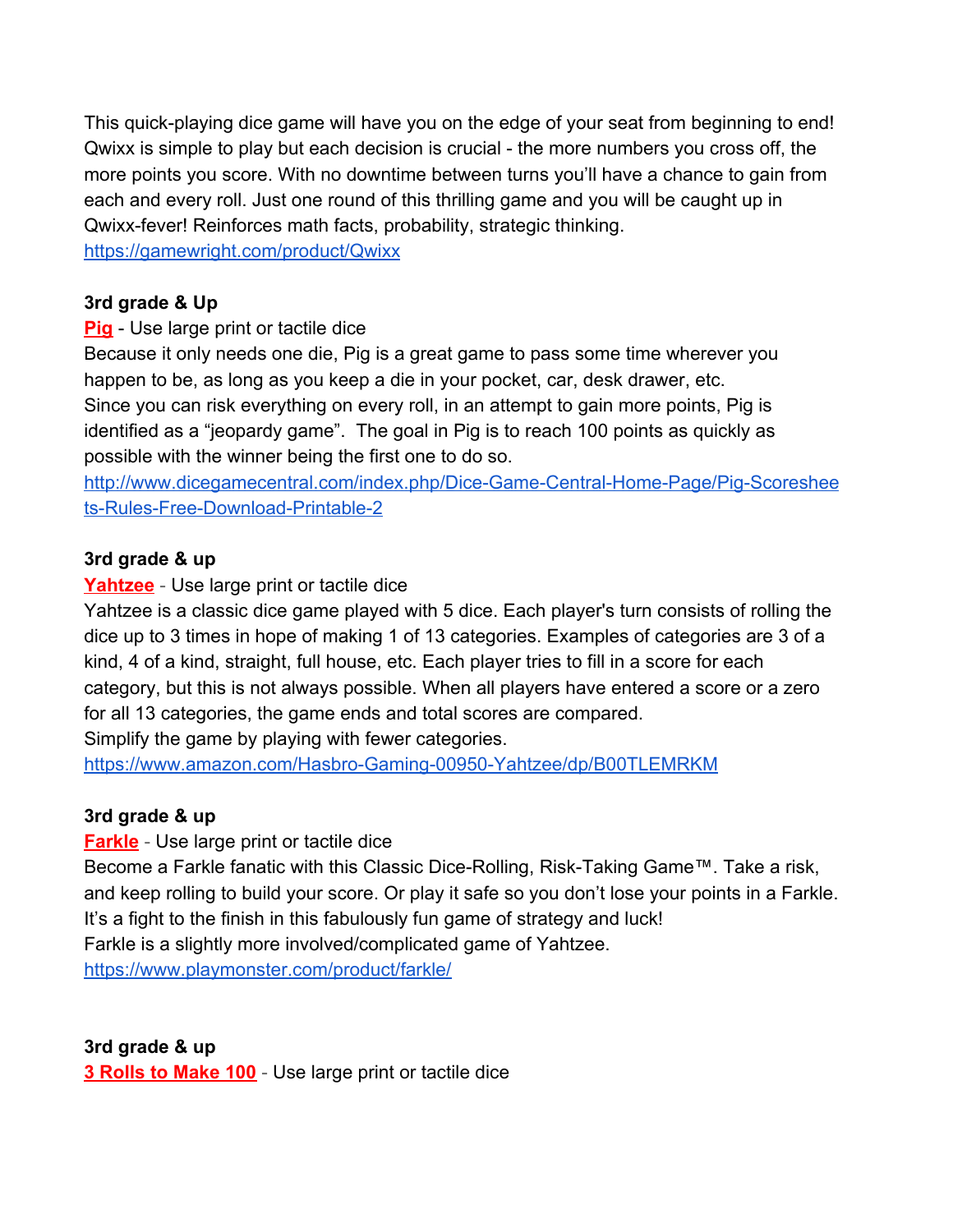Players attempt to create 3 numbers that will add to 100 or as close as possible to 100. Students use lots of different skills as they choose their numbers and add them. Sometimes working out who is closest to 100 creates a great discussion with more skills required to calculate this.

<https://games4learning.com/5-minute-math-games/>

## **3rd grade & up**

**Mastermind for Kids** - Can use tactile shapes in place of colored pieces

Kids test their code-cracking prowess with the classic game of Mastermind made especially for kids! The Codemaker sets a secret code, then the Codebreaker tries to match the code using logic, deduction, and maybe even a little bit of luck. After each move, the Codemaker gives clues to the Codebreaker. With lots of possible code combinations, every game is guaranteed to be a brainteaser!

Three levels of play makes this a game that kids can play for years and years Players take turns setting secret codes and solving the codes

Uses STEM and STEAM principles--players use deductive reasoning and logic [https://www.amazon.com/Mastermind-Game-Strategy-Codemaker-Codebreaker/dp/B0000](https://www.amazon.com/Mastermind-Game-Strategy-Codemaker-Codebreaker/dp/B00000DMBF) [0DMBF](https://www.amazon.com/Mastermind-Game-Strategy-Codemaker-Codebreaker/dp/B00000DMBF)

# **3rd grade & up**

**Shut the Box** - Add Braille labels to numbers, use tactile dice

Each player tries to close the most numbers on a the box by rolling a pair of dice and using math operations. This can be played with paper and pen or a deck or brailled playing cards also.

[https://www.amazon.com/AMEROUS-Players-Instructions-Classics-Tabletop/dp/B07XDTH](https://www.amazon.com/AMEROUS-Players-Instructions-Classics-Tabletop/dp/B07XDTHNQY/ref=sr_1_17?keywords=shut+the+box&qid=1584316044&s=toys-and-games&sr=1-17) [NQY/ref=sr\\_1\\_17?keywords=shut+the+box&qid=1584316044&s=toys-and-games&sr=1-17](https://www.amazon.com/AMEROUS-Players-Instructions-Classics-Tabletop/dp/B07XDTHNQY/ref=sr_1_17?keywords=shut+the+box&qid=1584316044&s=toys-and-games&sr=1-17)

# **4th grade & up**

**Albert's Insomnia** - Can use a set of regular braille playing cards to play this game. *Albert's Insomnia* is a mental math game using math operations, which can be differentiated for all grades, inclusive of K-5, 6-8 and even high school level students (when factorials and exponents are incorporated into the game). Educators using Albert's Insomnia report playing helps with: mental math; math facts; learning order of operations; developing attention span and concentration, aiding students with ADD/ADHD; communication and social interaction skills practice; critical and creative thinking skills practice; building self-esteem; gives reluctant math students another chance to find math enjoyable!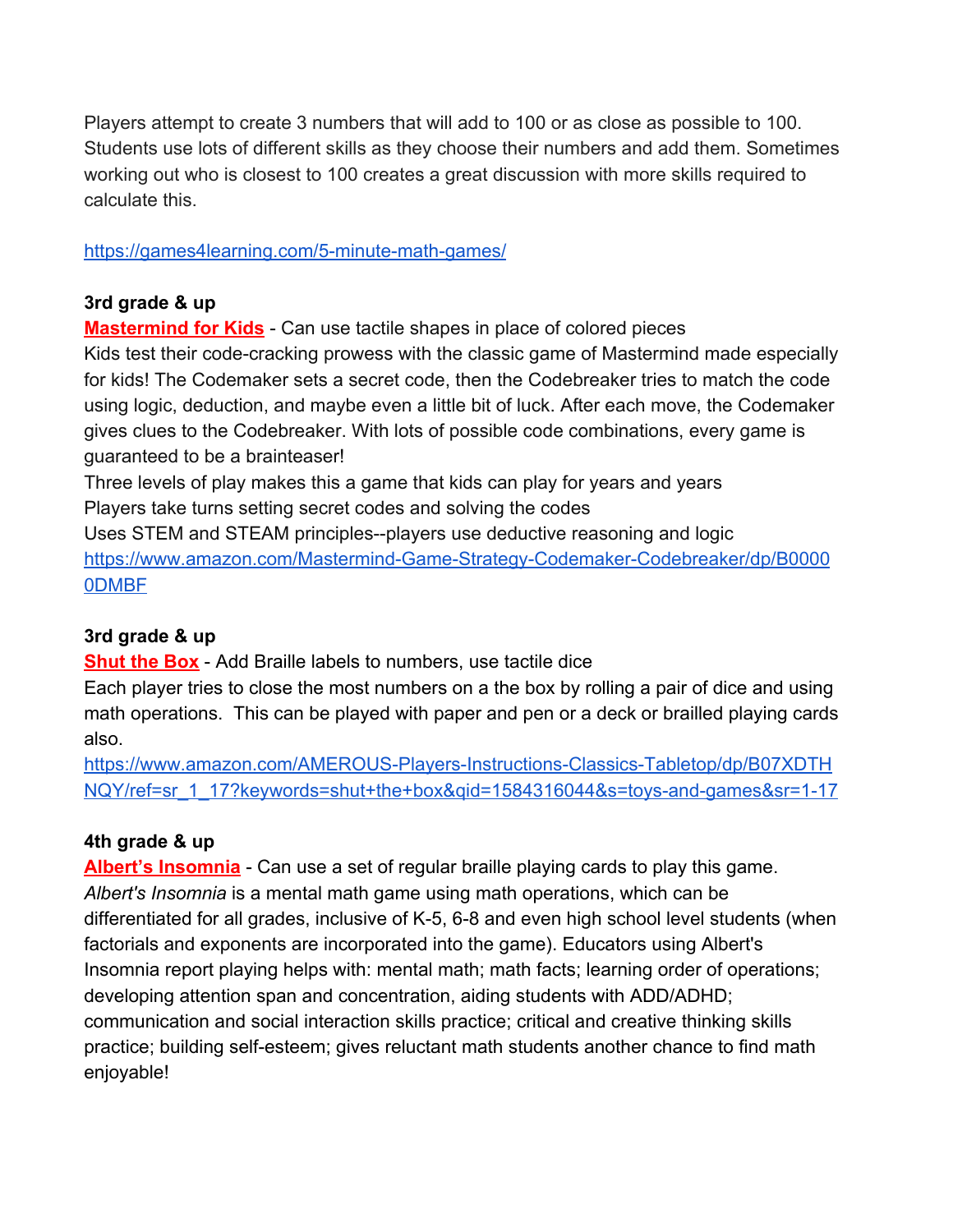[https://www.amazon.com/Alberts-Insomnia-Math-Learning-Card/product-reviews/B0049AT](https://www.amazon.com/Alberts-Insomnia-Math-Learning-Card/product-reviews/B0049AT382) [382](https://www.amazon.com/Alberts-Insomnia-Math-Learning-Card/product-reviews/B0049AT382)

<https://www.summerbookcompany.com/store/Alberts-Insomnia-card-game-p141121054>

## **4th grade & up**

**Rummikub Rummy Tile Game** - May be good for some low vision students Rummikub is one of the most beloved games in the world. It features simple rules that are easy to learn but with game play that rewards critical thinking. This rummy tile game is suitable for both children and adults alike. It's similar in style to rummy but it uses gorgeous tiles that have a more substantial feel than playing cards. It takes just a minute or two to set up so you can get to playing right away. You get enough pieces for up to four people to play at once.

<https://www.amazon.com/Rummikub-Original-Rummy-Tile-Game/dp/B00000IZJB>

## **4th grade & up**

**24** - Parents would read numbers to student

Make the number 24 from the four numbers shown. You can add, subtract, multiply and divide. Use all four numbers on the card, but use each number only once. You do not have to use all four operations. To simplify give students 3 numbers, not 4.

<https://www.24game.com/t-about-howtoplay.aspx>

Also, offered as an app <https://www.24game.com/t-24gameapp.aspx>

## **4th grade & up**

## **Which One Doesn't Belong?**

A website dedicated to providing thought-provoking puzzles for math teachers and students alike. There are no answers provided as there are many different, correct ways of choosing which one doesn't belong.

<https://wodb.ca/>

# **5th grade & up**

**OverUnder** - Accessible, number based auditory trivia game. Parent would have to read the cards.

How many bricks are in the Empire State building? How far away is Pluto? Make your best guess in this party game of estimating far-out facts. Draw a card and ask others for their best estimate to one of 600 questions. Then decide whether their answer is either OVER or UNDER the correct amount. Collect the most cards and guess what? You win! <https://gamewright.com/product/OverUnder>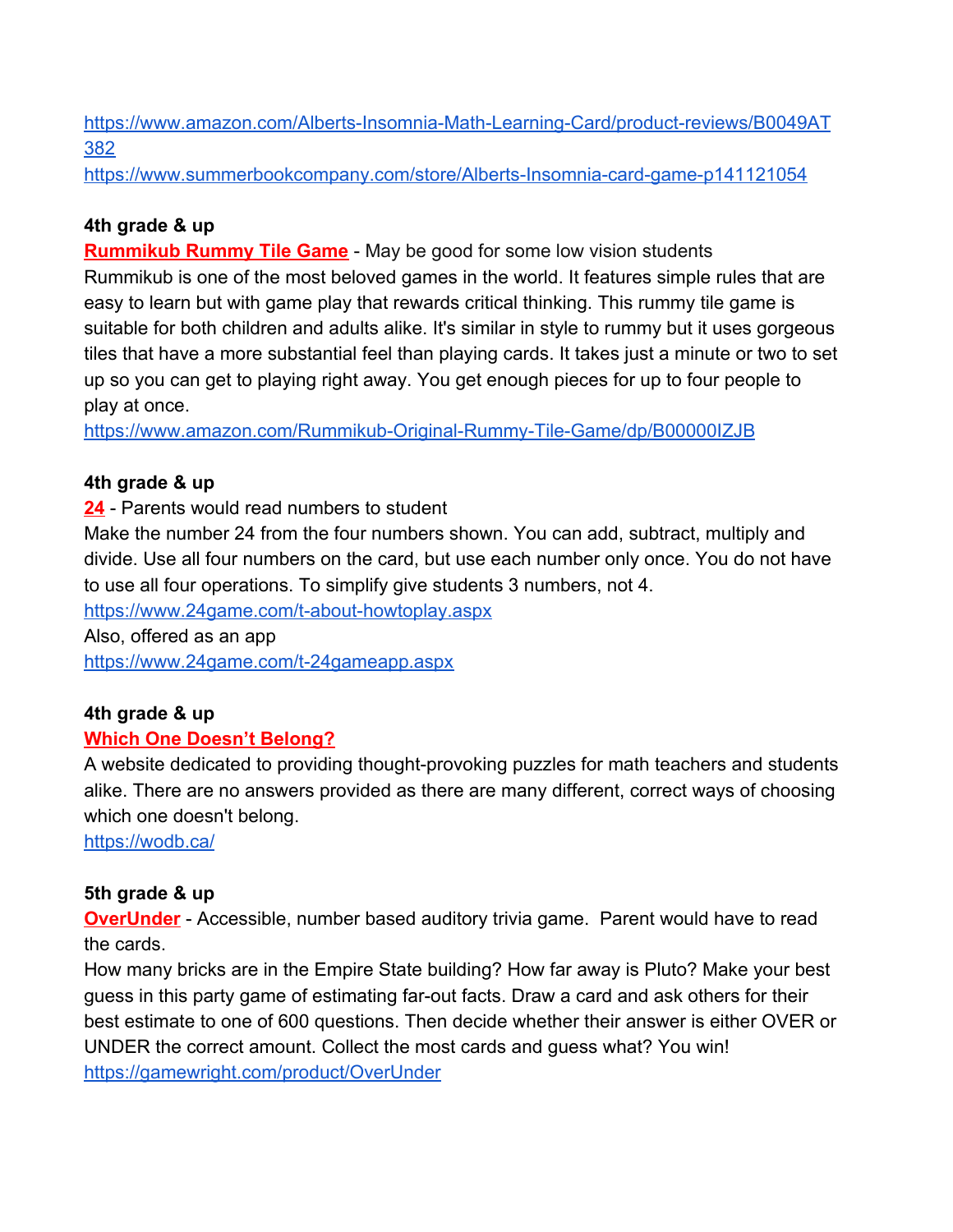#### **5th grade & up**

**Ninety - Nine or Bust** - Make your own set of cards, 0 through 9, -10, and 99 using index cards with or without braille.

A family card game that involves strategy with simple addition that's played in short, quick rounds. The object is to not lose a round. Think fast, because if your score goes higher than 99, you bust! Any player who cannot keep the count at, or below 99, loses the round. To simplify play without the tokens.

<https://www.amazon.com/Legendary-Games-23001-Ninety-Nine-Bust/dp/B00179XV0O>

### **5th grade & up**

**BlackJack (21)** - Play with braille/large print cards and poker chips Each participant attempts to beat the dealer by getting a count as close to 21 as possible, without going over 21. Students practice addition facts, number sense and probability. <https://bicyclecards.com/how-to-play/blackjack/>

## **6th grade & up**

**Cribbage** - Large print or braille playing cards Cribbage is one of the best two-hand games - and one of the most enduring, for the game was entertaining card players as far back as the seventeenth century. <https://bicyclecards.com/how-to-play/cribbage/>

### **E-learning:**

Zearn K - 5 (free): [https://www.zearn.org](https://www.zearn.org/) Aleks K-12 (free trial, then subscription): <https://www.aleks.com/login> Khan Academy All Content (free): <https://www.khanacademy.org/signup> Accessibyte (free): <https://www.accessibyte.com/>

## **[VISTAS Education Partners Inc](https://www.facebook.com/VISTASEducationPartners/?__xts__%5B0%5D=68.ARBG42fjiq2T_VWXCbxM2ghhI51el2rLma6dAJGFT6giH1DwvDZ1B1NbIKCac4TzrO3wp7QqVFx8t4KDhN04njzQBQaf582xCWqvkG0zk4uzLiJWgiI0CFJjRsVbb82TilpoDMqhBPb8NTe-imkMZMPCGdREoV0NY9ugOm9DtGWyLtDkouaK1b-cnI3LVHrvaVfkTY1K5Xt6HLVEDPZv-ye8L0Vji3XVcFrlt4nG-apLNm9IPkr2HzlMAoaErYINebuD058AJuy07HB7b6fg4spXAapx06MWo-5hR9_ULk1cvizqTnrB-9AlGqOvzdCph88etsMUiXOhYA&__xts__%5B1%5D=68.ARAI33dMLFRWWh5ZQRtYLHWxWoXl9_MG1WR6KlYXRuLXuGZ9-It-hi8a3mM4Gd1yeGumQoU7z_-5lrkwo5P-NX1CJdvqie4gNCU8xehafAz_Jv5eJuVI43KpaYYygbLoYVAo_hC6pnJS7lSuRMm16CRlRnW07f8rB9N8DzcGzPAfcksVUeayq97H0TAuKYZp-zfwtXjN26lC_d_UYZFLs-W9tRl71Rturu-SUXtgUG4sZlnze6dAIXHEJpDTIGlqjgoxFFLVxvdk-PT69U28rnVWqOSsU_iGSj-YLxAwgmSaxwXR1FKKWp_9b8d3SNsBSufqD9CJa2J3oaNCrNI&__xts__%5B2%5D=68.ARC8FSpyqwmKMehOGxgKbIQlj6TF5FO7j9u6bvIWVttnpGj8X3DWnaUpM9xitUlMD2n6FpGaVpJ0-0HRidckXE5rDejihfrurC_PmI1a58-NJmqoTNML2684Q-kQzkn_lkZBfHk3sHTzeOlrlPUBORBp8E0j_tZmshLxG2QrS5uW2xU2mPAgIyYAgJLB5PM4tyNhvkkYPlNRX81yl2huzy6FhwRYLvOhv86R2F_HQGILDBv15Z9ic555_nERHHSpjkIUVVPIvhMvmYGeV6H6Og-kJ4IsosJr_yBLADpeRf-BUtmWI8uVaLHuxCwwY-2SZKD-pS-gk9TiCZsxMIA&__xts__%5B3%5D=68.ARDrZ2ZYbF1DZVkm5bBObQRCEZ0oa2NF4Y7qBJdIOQ6xOlaHNU8K5CoCXWMf9r0OZJLyzp_UPjcRK8I_ykoltTsuBSKBLIW6aFPetMkmzuAIKg31VMFbzaOZRLOKqNGtXeKs5td4vHV3r0QD9pK6-of3KWOoRRnoz1jUshN-bsx5vwL-lWPnWZniU-TbDIL3L_sU8_GrLozieFUDMkUOPxEv8E5SEN3uioOG0cNn17FbCkV7fEGvi68oH-1rukAiuRM2afCWY8eu_nrI_jA2sJpP8zjry0UO0h6OiqBglIHWO10qSmARbFXkCj-L1rxJ4CfToYzmxjtEr8Ss4Ro&__tn__=kC-R&eid=ARB6fcfUkA5f2uI1Uu-_32OD_8wTiCyhYNjAXl1CVeNue6voX7-BxHzPzV-eab3NRJJZCfGRREHO4M-G&hc_ref=ARQqCIAMl9VPsokF2cHvIbfZpFtE6WvXB3fQ1EZA6zTYmmpaC4D36sLD_atCTemIkrM&fref=nf)**

In response to the wave of K-12 school closures across the United States due to COVID-19, a few concerned teachers of the blind and advocates got together to organize a free, homework help hotline for blind/visually impaired students. Check out the details below, and share with others.

National Homework Hotline for Blind/Visually Impaired Students (NHH-BVI)

What: Homework telephone hotline for blind/vision impaired students in grades K-12 experiencing emergency school closures due to COVID-19.

Areas of hotline help include: navigating accessible websites with JAWS, Nemeth and literary braille reading and writing, navigating tablet/laptop using JAWS and Over, and using refreshable braille display.